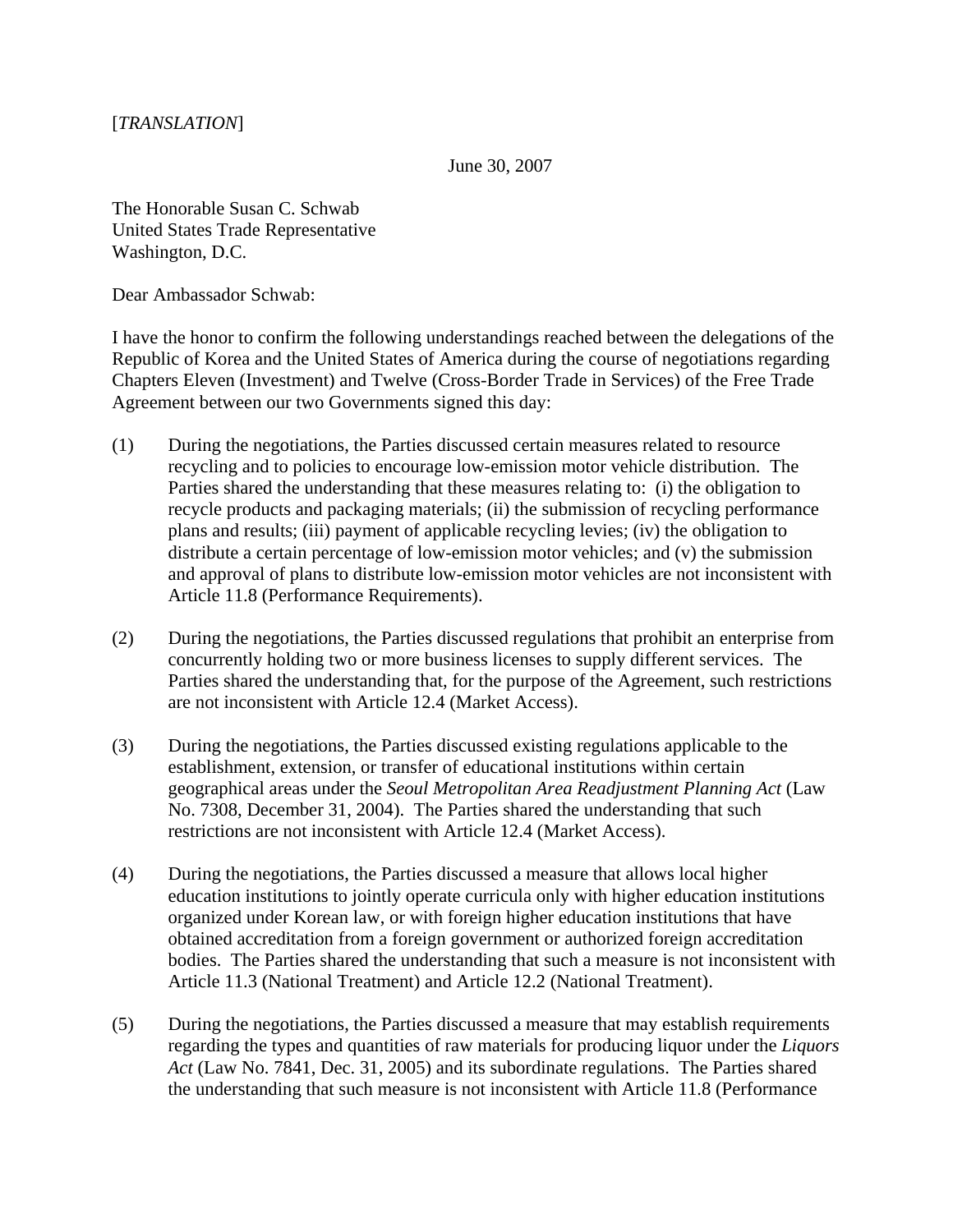Requirement), provided that it is applied in a manner consistent with the WTO Agreement on Trade-Related Investment Measures.

- (6) During the negotiations, the Parties discussed regulations that control a rail transportation company's ability to stop supplying its service, including closure or liquidation of the company. The Parties shared the understanding that such restrictions are not inconsistent with Article 12.4 (Market Access).
- (7) During the negotiations, the Parties discussed regulations on zoning and land use. The Parties shared the understanding that measures concerning zoning and land use are not inconsistent with Article 12.4 (Market Access).

I have the honor to propose that this letter and your letter in reply confirming that your Government shares these understandings shall constitute an integral part of the Free Trade Agreement.

Sincerely,

[*SGN/*] Hyun Chong Kim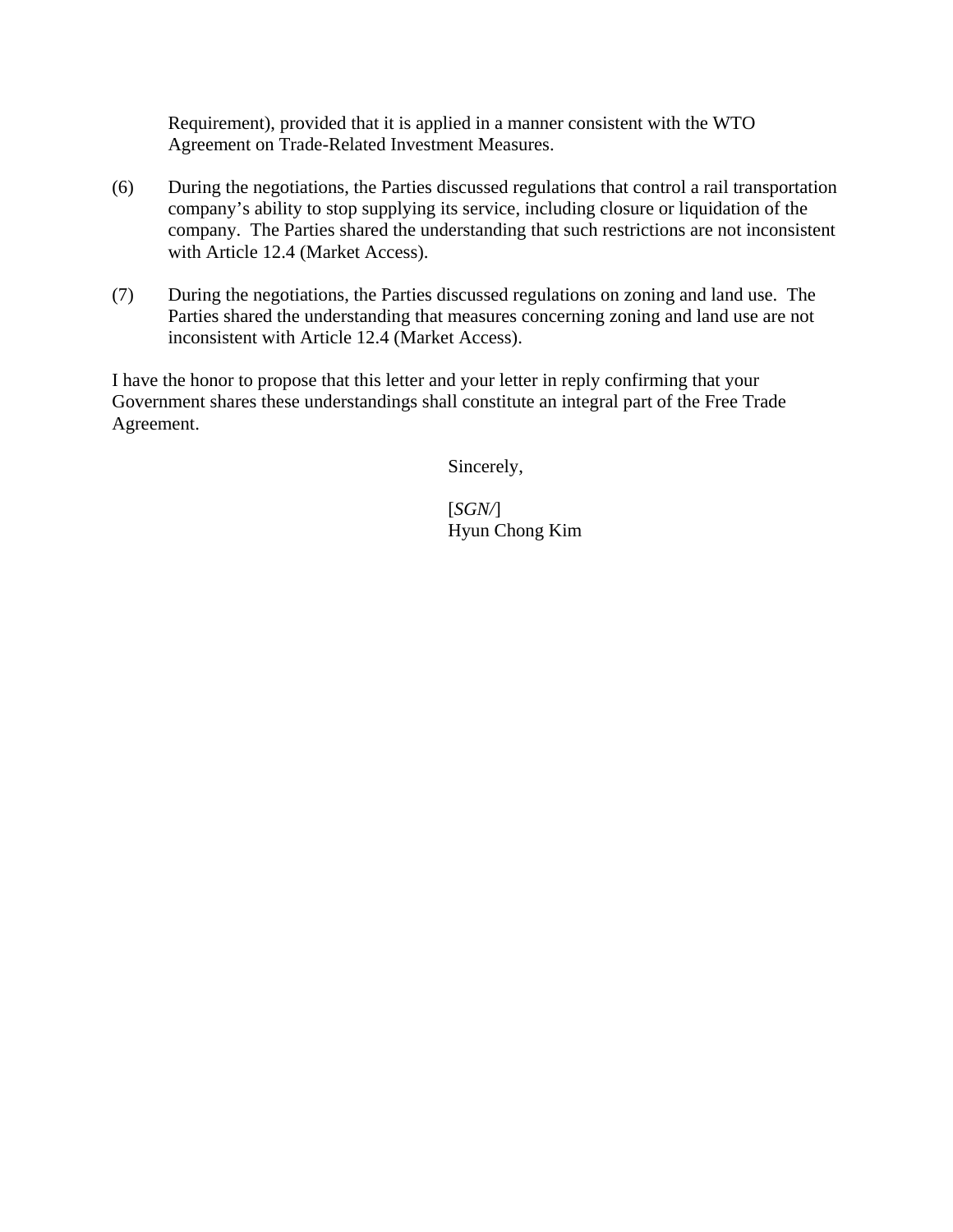June 30, 2007

The Honorable Hyun Chong Kim Minister for Trade Seoul, Republic of Korea

## Dear Minister Kim:

I have the honor to acknowledge receipt of your letter of this date, which reads as follows:

I have the honor to confirm the following understandings reached between the delegations of the Republic of Korea and the United States of America during the course of negotiations regarding Chapters Eleven (Investment) and Twelve (Cross-Border Trade in Services) of the Free Trade Agreement between our two Governments signed this day:

- (1) During the negotiations, the Parties discussed certain measures related to resource recycling and to policies to encourage low-emission motor vehicle distribution. The Parties shared the understanding that these measures relating to: (i) the obligation to recycle products and packaging materials; (ii) the submission of recycling performance plans and results; (iii) payment of applicable recycling levies; (iv) the obligation to distribute a certain percentage of low-emission motor vehicles; and (v) the submission and approval of plans to distribute low-emission motor vehicles are not inconsistent with Article 11.8 (Performance Requirements).
- (2) During the negotiations, the Parties discussed regulations that prohibit an enterprise from concurrently holding two or more business licenses to supply different services. The Parties shared the understanding that, for the purpose of the Agreement, such restrictions are not inconsistent with Article 12.4 (Market Access).
- (3) During the negotiations, the Parties discussed existing regulations applicable to the establishment, extension, or transfer of educational institutions within certain geographical areas under the *Seoul Metropolitan Area Readjustment Planning Act* (Law No. 7308, December 31, 2004). The Parties shared the understanding that such restrictions are not inconsistent with Article 12.4 (Market Access).
- (4) During the negotiations, the Parties discussed a measure that allows local higher education institutions to jointly operate curricula only with higher education institutions organized under Korean law, or with foreign higher education institutions that have obtained accreditation from a foreign government or authorized foreign accreditation bodies. The Parties shared the understanding that